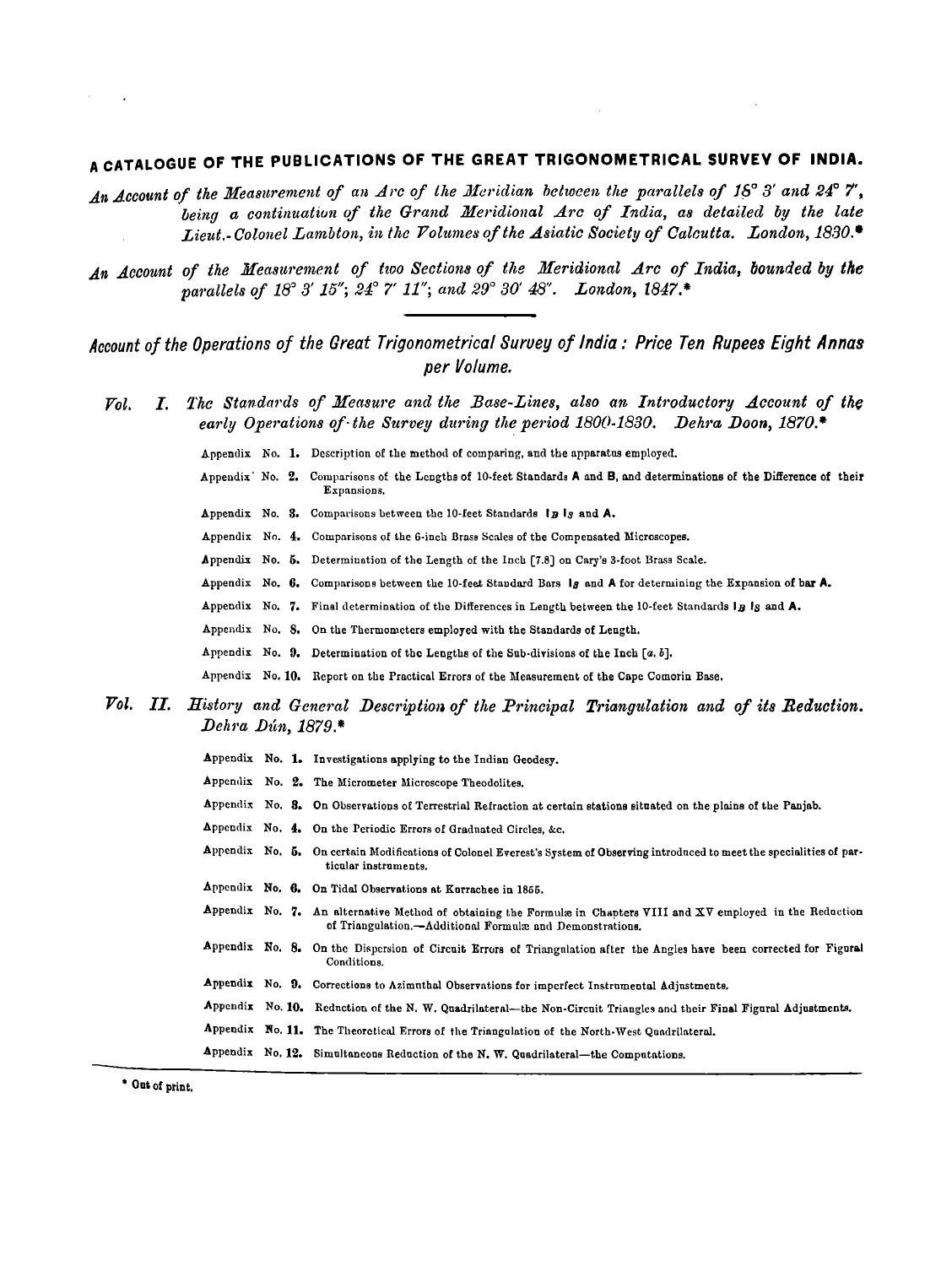- $(2)$
- The Principal Triangulation-the Base-Line Figures, the Karáchi Longitudinal, N.W. Vol. III. Himalaya, and Great Indus Series of the North-West Quadrilateral. Dehra Doon, 1873.
- The Principal Triangulation-the Great Arc (Section 24°-30°), Rahún, Gurhágarh and  $\mathbf{V}$ ol. IV. Jogi-Tila Meridional Series and the Sutlej Series of the North-West Quadrilateral. Dehra Dún, 1876.
- Vol. 1VA. General Description of the Principal Triangulation of the Jodhpore and the Eastern Sind Meridional Series of the North-West Quadrilateral, with the Details of their Reduction and the Final Results. Dehra Dún. 1886.
- V. Details of the Pendulum Operations and of their Reduction.  $\mathcal{V}ol.$ Dehra Dún and Calcutta, 1879.
	- Appendix No. 1. Account of the Remeasurement of the Length of Kater's Pendulum at the Ordnance Survey Office. Southampton.
	- Appendix No. 2. On the Relation between the Indian Pendulum Operations, and those which have been conducted election-
		- 1. General Considerations on Pendulum Operations.
		- 2. General Considerations on the Reduction of Pendulum Observations.
		- 3. On a proposed Method of treatment of the Results of Pendulum Operations, with a view to facilitating the Solution of the General Problem of Local Variation.
		- 4. Sketch of the Method of Solution from the Data as proposed in foregoing Sections.
		- 5. Notes for a History of the Use of Invariable Pendulums.
		- 6. On the Estimation of the Provisional Equatorial Numbers of different Pendulums.
		- 7. Account and Explanation of the Table of Provisional Equatorial Vibration-numbers of Invariable Pendulums.
		- 8. General Synopsis of Determinations.
	- Appendix No. 3. On the Theory, Use and History of the Convertible Pendulum.
		- 1. The Convertible Pendulum as used by Kater.
		- 2. The Theory of the Convertible Pendulum.
		- 3. Application of the Theory in the case of Kater's and Sabine's Experiments.
		- 4. Application of the Theory to the use of the Reversible Pendulum.
		- 5. On the Constancy or otherwise of the Difference  $A B$ .
		- 6. Relation of the Subject to the Use of Invariable Pendulums.
	- Appendix No. 4. On the Length of the Seconds Pendulum determinable from Materials now existing.
		- 1. Review of the Operations with Kater's Convertible Pendulum.
		- 2. Final Comparison of Experiments with Kater's Convertible Pendulum.
		- 3. Other Values of the Length of the Seconds Pendulum.
	- Appendix No. 5. A Bibliographical List of Works relating to Pendulum Operations in connection with the Problem of the Figure of the Earth.
- The Principal Triangulation of the South-East Quadrilateral, including the Great Arc- $\mathcal{V}ol.$   $\mathcal{V}I.$ Section 18° to 24°, the East Coast Series, the Calcutta and the Bider Longitudinal Series, the Jabalpur and the Biláspur Meridional Series, and the Details of their Simultaneous Reduction. Dehra Dún, 1880.\*

\* Out of print.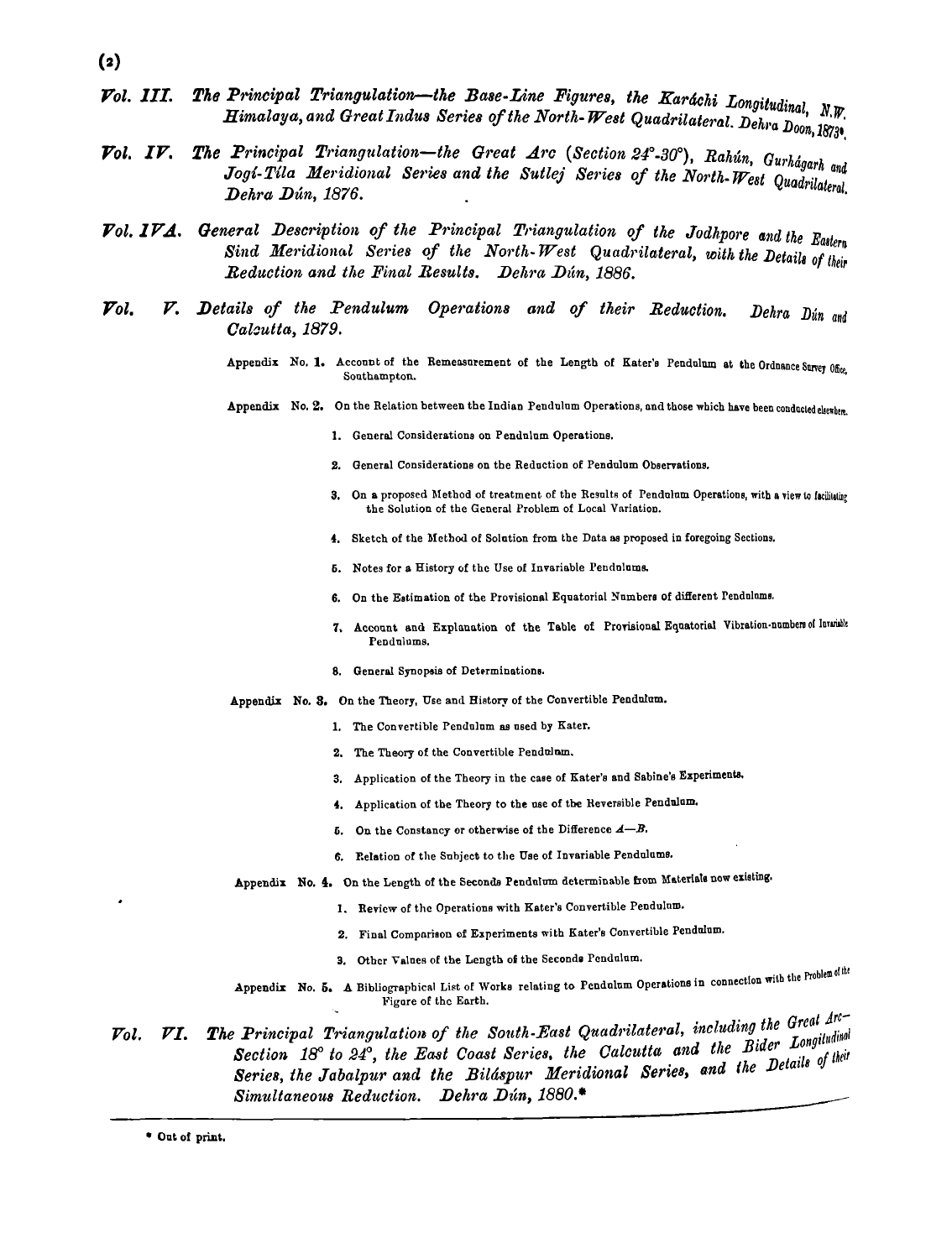Appendix No. 1. The Details of the Separate Reductiou of the Budhon Meridional Series, or Series J of the North-East Qundrilaternl.

Appendix No. 2. Reduction of the North-East Quadrilateral. The Non-circuit Triangles and their Final Figural Adjustments.

Appendix No. **3.** On the Theoretical Errors Qenernted Respectively in Side, Azimuth. Latitude end Longitude in a Chsin of Triangles.

Appendix No. 4. On the Dispersion of the Residual Errom of a Simdtaneoos Reduction of Several Chains of Triangles.

 $V$ <sub>0</sub>,  $V$ *III.* Details of the Principal Triangulation of eleven of the component Series of the North-East *Quadrilateral, including the followinp Series; the Gurwcini Meridional, the Gora Meridional, the Huvilkong Meridional, the Chendwdr Meridional, the North Paraandth Meridional, the North Maltincha Meridional, the Calcutta Meridimal, the East Calcutta*  Longitudinal, the Brahmaputra Meridional, the Eastern Frontier-Section 23° to 26°. and the Assam Longitudinal. Dehra Dún, 1882.

## *Pol. IX. Electro-Telegraphic Longitude Operations executed during the years 1875-77 and 1880-81. Dehra Utin,* 1883.

Appendix **to** Part I. 1. Determination **of** the Geodetic Elements of Longitude Statione.

- **2.** Descriptions of Points used for Longitude Stations.
- 3. Comparison of Geodetic with Electro-Telegraphic Arcs of Longitude.
- 4. Circuit Errors of Observed Arcs of Longitude.
- **6.** Reaults of Idiometer Observations made during Sereon **1880-81.**
- Appendix to Part II. 1. Situations of the Longitude Stations at Bombay, Aden and Suez.
	- **2.** Survey Operations at Aden
	- 3. Results of the Trinngulation.
	- 4. Right Ascensions of Clock Stare,
- *Pol. X. Electro-Telegraphic Longitude Operations executed during the years 1881-82, 1882-83 and* 1883-84. Dehra Dún, 1887.
	- Appendix to Part I. 1. Determination of the Geodetic Elements of the Longitude Stations.
		- 2. Descriptions of Stations of the Connecting Triangulation and of those at which the Longitude Observations mere taken.
		- **3.** On the Errore in AL caused by Armnture-time md the Retardation of the Electrie Current.
		- 4. On the Rejection of some doubtful Arcs of Season 1881-82.
		- **6.** On the probable Causes of the Errors of Arc.mensnrements, md on the Nntwe of the Defects in the Transit Instruments which might produce them.
- $\mathcal{V}ol$ . *XI- Admo,mical Obsevvations for Latilude made during the period I805 10* 1885, *with a*  General Description of the Operations and Final Results. Dehra Dún, 1890.
- $\emph{Vol. }$  *XII.* General Description of the Principal Triangulation of the Southern Trigon, including the Simultaneous Reduction, and the Details of two of the component Series, the Great *Arc Jleridio~lal-Section* 8" *to* **18')** *and the Bombay Longitudiual. Uehra Dlin,* 18W.
- *Vol. XIII.* Details of the Principal Triangulation of five of the component Series of the Southern  $Trigon,$  including the following Series; the South Konkan Coast, the Mangalore *Meridional, the Madras Meridional and Coast, the South-East Coast, and the Madras* Longitudinal. Dehra Dún, 1890.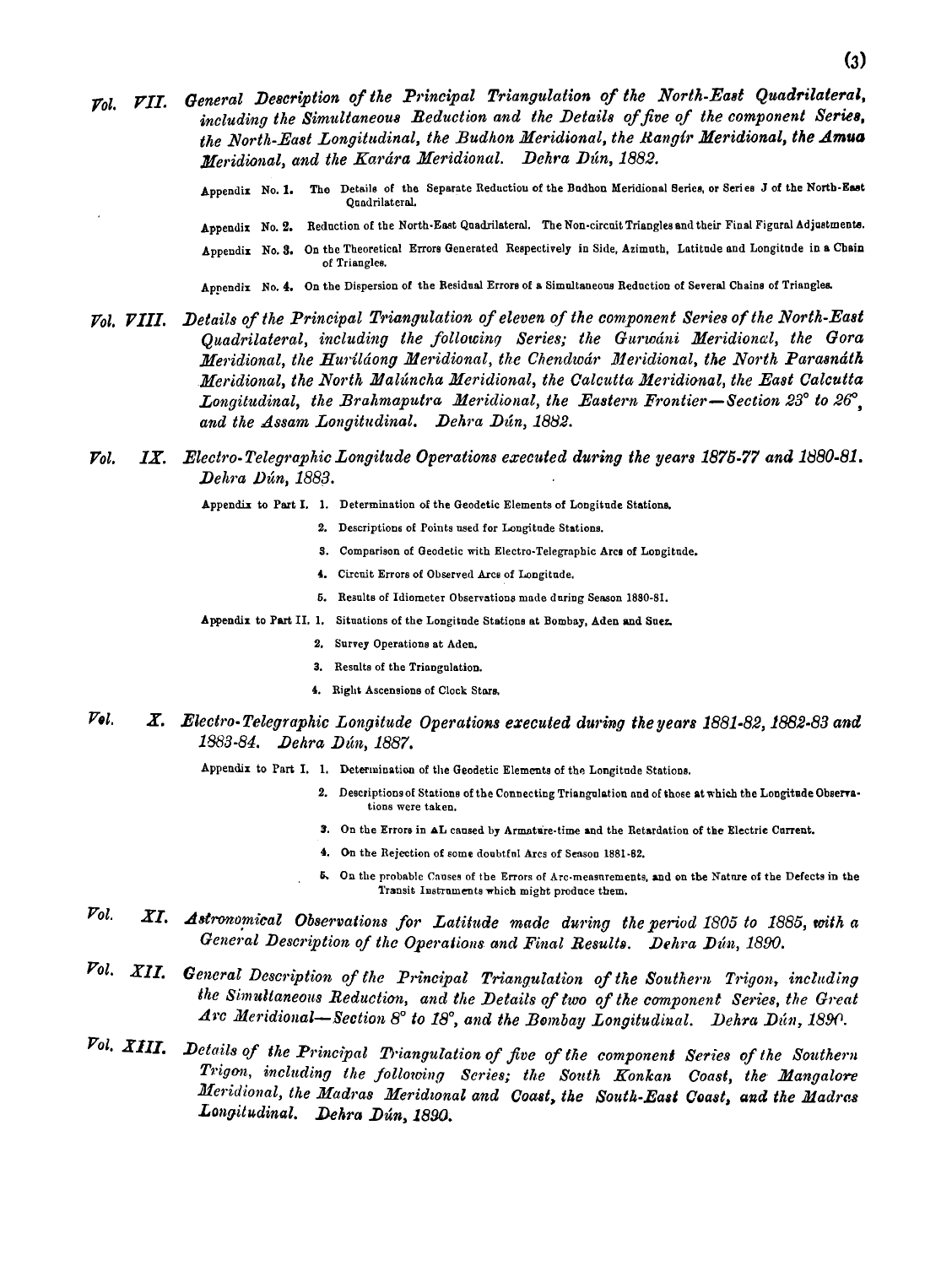- $\bf(4)$
- Vol. XIV. General Description of the Principal Triangulation of the South-West Quadrilateral. including the Simultaneous Reduction and the Details of its component Series. Dehra Dún, 1890.
- **Vol. XV.** Electro-Telegraphic Longitude Operations executed during the years  $1885-86$ ,  $1887-88$ . 1889-90 and 1891-92, and the Revised Results of Arcs contained in Volumes IX and  $\overline{X}_i$ also the Simultaneous Reduction and the Final Results of the whole of the Operations. Dehra Dún, 1893.
	- Appendix No. 1. Determination of the Geodetic Elements of the Longitude Stations.
	- Appendix No. 2. On Retardation (a numerical mistake was made in this appendix in the conversion of a formula from kilometres to miles: the conclusions drawn cannot therefore be upheld).
- Details of the Tidal Observations taken during the period from 1873 to 1892 and a  $Vol.$   $XVI.$ Description of the Methods of Reduction. Dehra Dún, 1901.
- **Vol. XVII.** Electro-Telegraphic Longitude Operations executed during the years 1894-95-96,  $T_{he}$ Indo-European Arcs from Karachi to Greenwich. Dehra Dún, 1901.

Appendix No. 1. Descriptions of Points used for Longitude Stations.

Appendix No. 2. The Longitude of Madras.

Vol. XVIII. Astronomical Observations for Latitude made during the period 1885 to 1905 and the Deduced Values of the Deflections of the Plumb-line. Dehra Dún, 1906.

Appendix No. 1. On Deflections of the Plumb-line in India.

- Appendix No. 2. Determination of the Geodetic Elements of the Latitude Stations of Bajamara, Bahak, Lambatch and Kidarkanta.
- Appendix No. 8. On the (N S) Difference exhibited by Zenith Sector No. 1.
- Appendix No. 4. On the Value of the Micrometer of the Zenith Telescope.
- Appendix No. 5. On the Azimuth Observations of the Great Trigonometrical Survey of India.
- 'Appendix No. 6. A Catalogue of the Publications of the Great Trigonometrical Survey of India.
- Vol. XIX. Levelling of Precision in India (1858 to 1909). Dehra Dún, 1910.
	- Appendix No. 1. Experiment to test the changes, due to moisture and temperature, in the length of a lerelling staf. Comparisons of Levelling Staff No. 11 with 10-Ft. Steel Standard Bar Is.
	- Appendix No. 2. On the erection of Standard Bench-marks in India during the years 1904-10.
	- Appendix No. 3. Memorandum on the steps taken in 1905-10 to enable movements of the Earth's Crust to be detected.
		- The determination by spirit-levelling of the heights of rock-cut marks over India. i.
			- ii. The Himalayan lines of spirit-levelling.
			- iii. The Trigonometrical observations by Mr. H. G. Shaw, 1905-09.
	- Appendix No. 4. Dynamic and Orthometric corrections to the Himalayan levelling lines and circuit; and a consideration of the order of magnitude of possible refraction errors.
	- Appendix No. 5. The passage of rivers by the levelling operations.

Appendix No. 6. The errors of the Trigonometrical values of heights of stations of the Principal Triangulation.

- Appendix No. 7. The effect on the spheroidal correction of employing theoretical instead of observed values of gravily and a discussion of different formulæ giving variation of gravity with latitude and height.
- Appendix No. 8. On the discrepancy between the Trigonometrical and Spirit-level values of the difference of heighter tween Dehra Dun and Mussocree.

**Vol. XIXA.** Descriptions and heights of bench-marks on the southern lines of levelling. Price Rs. 5. **Vol XIXB.** Descriptions and heights of bench-marks on the northern lines of levelling. Price  $\mathbb{R}^{8.5.}$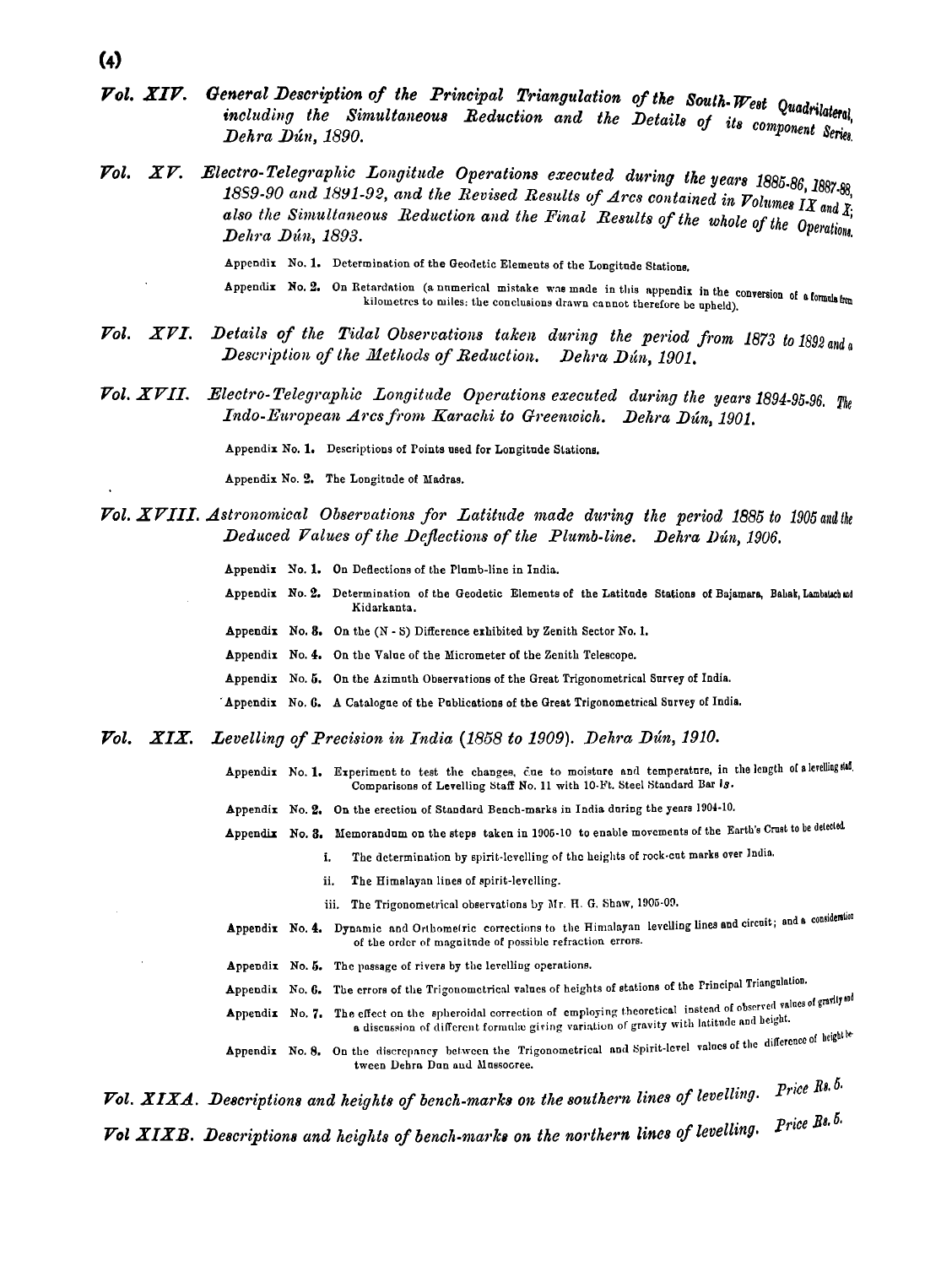Synopses of the Results of the Operations of the Great Trigonometrical Survey of India, com**prising Descriptions, Co-ordinates, Be., of the Principal and Secondary Stations and other Fixed Points**  *of* **the ,Seueral Series of Triangles. For the use** *of* **Surueyors in the field, Price Rs. 2 per uolume.** 

- *Pol.* **T.** *The Great Indus Series, or Series D of the North- West Quadrilateral. Dehra Doon, 1874.*
- $V_0$ . II. The Great Arc-Section 24° to 30°, or Series A of the North-West Quadrilateral. *Dehra Doon, 1874.*
- *Pot. III. The Kardchi Longitudinal Series, or Series B of the North- West Quadrilateral. Dehra Doon, 1874.*
- $Vol.$  IV. The Gurhágarh Meridional Series, or Series F of the North-West Quadrilateral. *Dehra Dún, 1875.*
- $Vol.$  *V. The Rahun Meridional Series, or Series E of the North-West Quadrilateral. Dehra Dún, 1875.*
- *Pol. PI. The Jogi-Tila Meritlional Series, or Series G, and the Sutlej Series, or Series H of the*   $North- West Quadrilateral.$  Dehra Dún, 1875.
- Vol. VII. The North-West Himalaya Series, or Series C of the North-West Quadrilateral, and the Triangulation of the Kashmir Survey. Dehra Dún, 1879. (Vol. VII is of *great* **use** *to mountaineers).*
- Vol. VIIA. The Jodhpore Meridional Series and the Eastern Sind Meridional Series of the North-*West Quadrilateral. Dehra Dún, 1887.*
- $\emph{Vol. }\emph{VIII.}$  The Great  $\emph{Arc}-Section$  18° to 24°, or Series  $\emph{A}$  of the South-East Quadrilateral. *Dehra Din, 1878.*
- $Val$ . IX. The Jabalpur Meridional Series, or Series E of the South-East Quadrilateral. *Dehra Ddn, 1878.*
- $Vol.$  *X. The Bider Longitudinal Series, or Series D of the South-East Quadrilateral. Dehl-a Ddn, 1880.*
- *Pol. XI. The Bilcispur dleridional Series, ors Series* **P** *of the South-East Quadrilateral. DeAm, Din, 1880.*
- $P$ ol. XII. The Calcutta Longitudinal Series, or Series B of the South-East Quadrilateral. *Dehra Dún, 1880.*
- *Pol. 3111. The &st Coast Sevies, or Series* **<sup>C</sup>***of the South-East Qzcadrilateral. Dehra Dzin, 1880.*
- $Vol.XIIIA$ . The South Párasnáth Meridional Series and the South Malúncha Meridional Series of *the South-East Quadrilateral. Dehra Dún, 1885.*
- $Vol.~XIP.$  The Budhon Meridional Series, or Series J of the North-East Quadrilateral. *Delcra Ddn, 1883.*
- $\emph{Vol. }$  *XV. The Rangir Meridional Series, or Series K of the North-East Quadrilateral. Dehra Dlin, 1883.*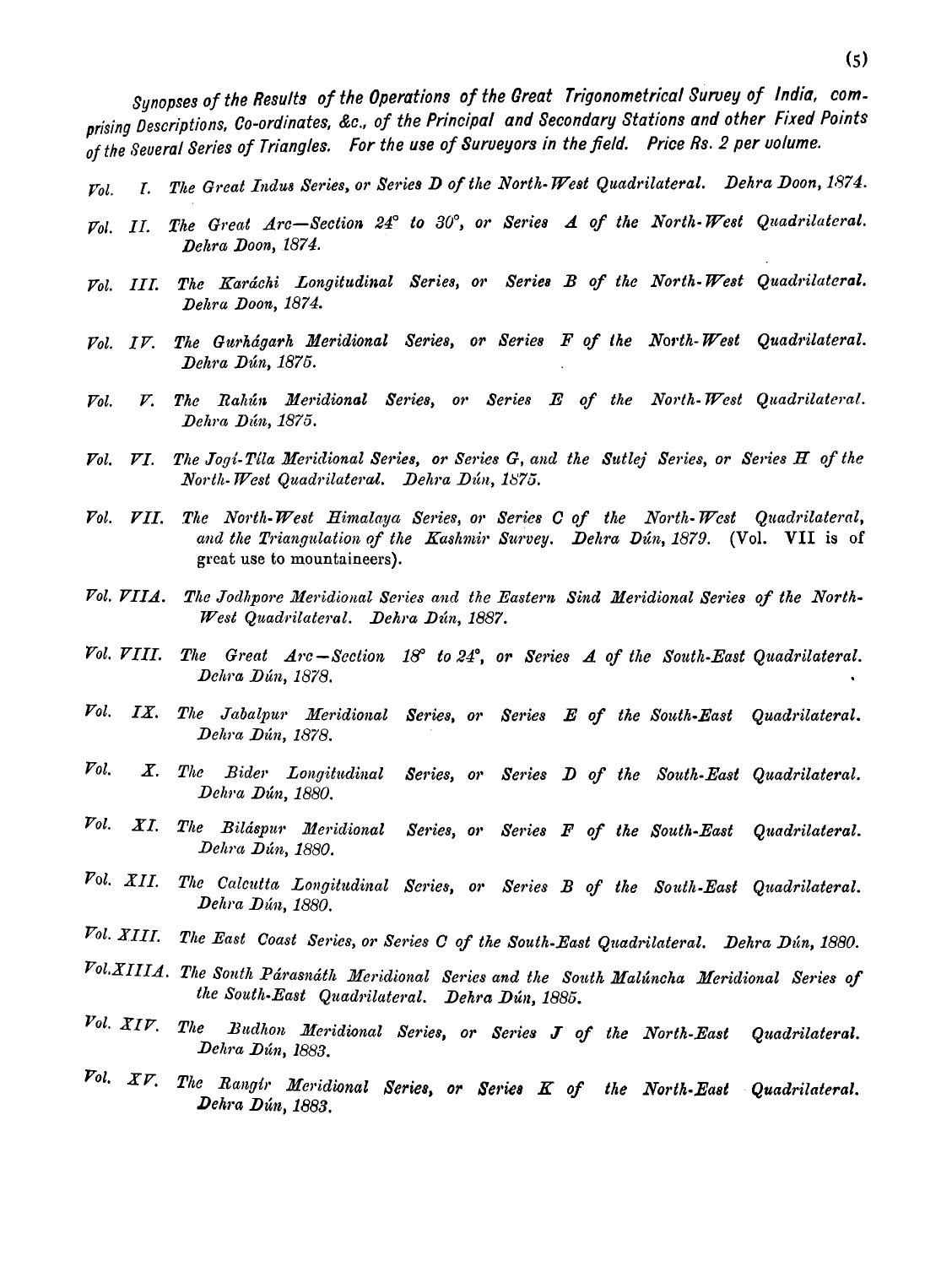- $(6)$
- Vol. XVI. The Amua Meridional Series, or Series L, and the Karára Meridional Series, or Series M of the North-East Quadrilateral. Dehra Dún, 1883.
- Vol. XVII. The Gurwani Meridional Series, or Series N, and the Gora Meridional Series, or Series 0 of the North-East Quadrilateral. Dehra Dún, 1883.
- Vol. XVIII. The Huriláong Meridional Series, or Series P, and the Chendwar Meridional Series, or Series Q of the North-East Quadrilateral. Dehra Dún, 1883.
- The North Párasnáth Meridional Series, or Series R, and the North Malúncha Meri. Fol.  $XIX.$ dional Series, or Series S of the North-East Quadrilateral. Dehra Dún, 1883.
- The Calcutta Meridional Series or Series T, and the Brahmaputra Meridional Series, or  $X\overline{X}$ .  $_{Pol.}$ Series V of the North-East Quadrilateral. Dehra Dún, 1883.
- The East Calcutta Longitudinal Series, or Series U, and the Eastern Frontier Series- $\emph{Vol. } XXI.$ Section 23° to 26°, or Series W of the North-East Quadrilateral. Dehra Dún, 1883.
- Vol. XXII. The Assam Valley Triangulation, E. of Meridian 92°, emanating from the Assam Longitudinal Series, or Series X of the North-East Quadrilateral. Preliminary Issue. Dehra Dún, 1891.
- Vol. XXIII. The South Konkan Coast Series, or Series C of the Southern Trigon. Dehra Dún, 1891.
- Vol. XXIV. The Mangalore Meridional Series, or Series D of the Southern Trigon. Dehra Dún, 1891.
- Vol. XXV. The South-East Coast Series, or Series F of the Southern Trigon. Dehra Dún, 1891.
- Vol. XXVI. The Bombay Longitudinal Series, or Series B of the Southern Trigon. Dehra Dún, 1892.

Vol. XXVII. The Madras Longitudinal Series, or Series G of the Southern Trigon. Dehra Dun, 1892.

- Vol. XXVIII. The Madras Meridional and Coast Series, or Series E of the Southern Trigon. Dehra Dún, 1892.
- Vol. XXIX. The Great Arc Meridional Series-Section 8° to 18°, or Series A of the Southern Trigon. Dehra Dún, 1899.
- XXX. The Abu Meridional Series, or Series I, and the Gujarát Longitudinal Series, or Series K  $\mathcal{V}ol.$ of the South-West Quadrilateral. Dehra  $D$ ún, 1892.
- Vol. XXXI. The Khánpisura Meridional Series, or Series G of the South-West Quadrilateral. Dehra Dún, 1893.
- Series, or Series H of the South-West Quadrilateral. Vol. XXXII. The Singi Meridional Dehra Dún, 1893.
- Quadrilateral.  $South-West$ Series L of the Vol. XXXIII. The Cutch Coast Series, or Dehra Dún, 1893.
- Vol. XXXIV. The Káthiáwár Meridional Series, or Series J of the South-West Quadrilaleral. Dehra Dún, 1894.
- The North-East Longitudinal Series, or Series I of the North-East Quadrilateral. Vol.  $\begin{array}{cc} XXXV. \end{array}$ Dehra Dún, 1909. Price five rupees.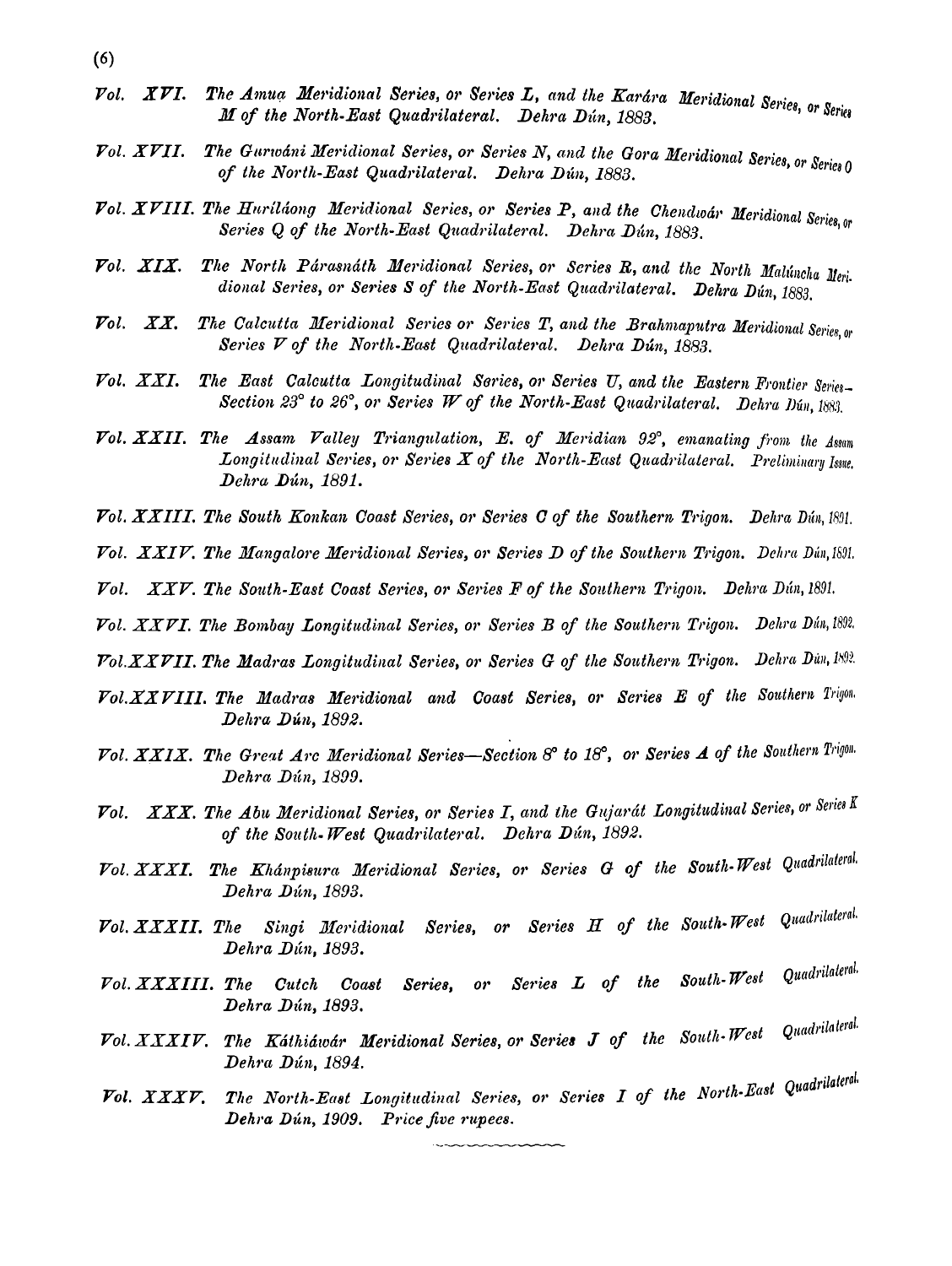| Sheet<br>No. | Limits                                                               | Sheet<br>No. | Limits                                                                   | Sheet<br>No. | Limits                                                               | <b>Sheet</b><br>No. | Limits                                                                    |
|--------------|----------------------------------------------------------------------|--------------|--------------------------------------------------------------------------|--------------|----------------------------------------------------------------------|---------------------|---------------------------------------------------------------------------|
| 35           | $24^{\circ}$ - $28^{\circ}$<br>Lat.<br>Long. $64^\circ$ - $68^\circ$ | 45           | $24^{\circ}$ - $28^{\circ}$<br>Lat.<br>Long. $72^{\circ}$ - $76^{\circ}$ | 55           | $20^{\circ}$ - $24^{\circ}$<br>Lat.<br>Long. $76^\circ$ - $80^\circ$ | 66                  | Lat. $12^{\circ} - 16^{\circ}$<br>Long. 80° - 84°                         |
| 38           | Lat. $32^{\circ}$ - $36^{\circ}$<br>Long. 68° - 72°                  | 46           | $20^{\circ} - 24^{\circ}$<br>Lat.<br>Long. $72^{\circ}$ - $76^{\circ}$   | 56           | Lat. $16^{\circ} - 20^{\circ}$<br>Long. 76° - 80°                    | 72                  | Lat. $24^{\circ}$ - $28^{\circ}$<br>Long. 84° - 88°                       |
| 39           | $28^{\circ}$ - $32^{\circ}$<br>Lat.<br>Long. 68° - 72°               | 47           | $16^{\circ}$ - $20^{\circ}$<br>Lat.<br>Long. 72° - 76°                   | 57           | Lai. $12^{\circ} - 16^{\circ}$<br>Long. 76° - 80°                    | 73                  | Lat. $20^{\circ} - 24^{\circ}$<br>Long. 84° - 88°                         |
| 40           | $24^{\circ}$ - $28^{\circ}$<br>Lat.<br>Long. 68° - 72°               | 48           | $12^{\circ}$ - $16^{\circ}$<br>Lat.<br>Long. 72° - 76°                   | 58           | Lat. $8^{\circ}$ - $12^{\circ}$<br>Long. $76^{\circ}$ - $80^{\circ}$ | 74                  | $16^{\circ}$ - $20^{\circ}$<br>Lat.<br>Long. 84° - 88'                    |
| 41           | Lat. $20^{\circ}$ - $24^{\circ}$<br>Long. 68° - 72°                  | 49           | $8^{\circ}$ - 12 <sup>o</sup><br>Lat. .<br>Long. 72° - 76°               | 63           | Lat. $24^{\circ}$ - $28^{\circ}$<br>Long. 80° - 84°                  | 78                  | $24^{\circ}$ - $28^{\circ}$<br>Lat.<br>$88^{\circ} - 92^{\circ}$<br>Long. |
| 43           | $32^{\circ} - 36^{\circ}$<br>Lat.<br>Long. 72° - 76°                 | 53           | $28^{\circ} - 32^{\circ}$<br>Lat.<br>Long. $76^\circ$ - $80^\circ$       | 64           | Lat. $20^{\circ} - 24^{\circ}$<br>Long. $80^\circ \cdot 84^\circ$    | 79                  | $20^{\circ} - 24^{\circ}$<br>Lat.<br>Long. 88° - 92°                      |
| 44           | $28^{\circ} - 32^{\circ}$<br>Lat.<br>Long. 72° - 76°                 | 54           | $24^{\circ}$ - $28^{\circ}$<br>Lat.<br>Long. $76^\circ$ - $80^\circ$     | 65.          | Lat. $16^{\circ}$ - $20^{\circ}$<br>Long. $80^\circ$ - $84^\circ$    |                     |                                                                           |

Descriptions and heights of all the bench-marks falling within the following sheets will be published in pamphlet form in the course of the year 1911.

## Professional Papers of the Survey of India.

Professional Paper No. 1. On the projection for a Map of India and Adjacent Countries on the Scale of 1: 1000000. Second Edition, Dehra Dun, 1903.

| $\mathbf{v}$ |              |              | No. 2. Method of measuring Geodetic Bases by means of Metallic Wires by<br>M. Jäderin. (Translated from Mémoires Présentés Par Divers Savants<br>Á L'académie Des Sciences De L'institut De France). Dehra Dún, 1899.                                                                                                                                                                                                                                                                              |
|--------------|--------------|--------------|----------------------------------------------------------------------------------------------------------------------------------------------------------------------------------------------------------------------------------------------------------------------------------------------------------------------------------------------------------------------------------------------------------------------------------------------------------------------------------------------------|
| "            | $\mathbf{H}$ | No. 3.       | Method of measuring Geodetic Bases by means of Colby's Compensated<br>Bars. Dehra Dún, 1900.                                                                                                                                                                                                                                                                                                                                                                                                       |
| "            | $\mathbf{r}$ |              | No. 4. Notes on the Calibration of Levels. Dehra Dún, 1900.                                                                                                                                                                                                                                                                                                                                                                                                                                        |
| ,,           | $\bullet$    | $\it No. 5.$ | The Attraction of the Himalaya Mountains upon the Plumb-Line in<br>India*. Considerations of recent data. Dehra Dún, 1901. Price Two<br>Rupees.                                                                                                                                                                                                                                                                                                                                                    |
| ,,           | $\mathbf{a}$ |              | No. 6. Account of a Determination of the Co-efficients of Expansion of the wires<br>of the Jäderin Base-Line Apparatus. Dehra Dún, 1902.                                                                                                                                                                                                                                                                                                                                                           |
| ,,           | $\bullet$    |              | No. 7. Miscellaneous. Calcutta, $1903:$ -<br>Price one Rupee, or one Shilling Six Pence.<br>(1) On the values of Longitude employed in maps of the Survey of India.<br>(2) Levelling across the Ganges at Damukdia.<br>(3) Experiment to test the increase in the length of a Levelling Staff due<br>to moisture and temperature.<br>(4) Description of a Sun-dial designed for use with tide gauges.<br>(5) Nickel-Steel alloys and their application to Geodesy (Translated from<br>the French). |
|              |              |              | (6) Theory of electric projectors (Translated from the French).                                                                                                                                                                                                                                                                                                                                                                                                                                    |

" Vide Nature, Vol 68, No. 1699 of May 22, 1902.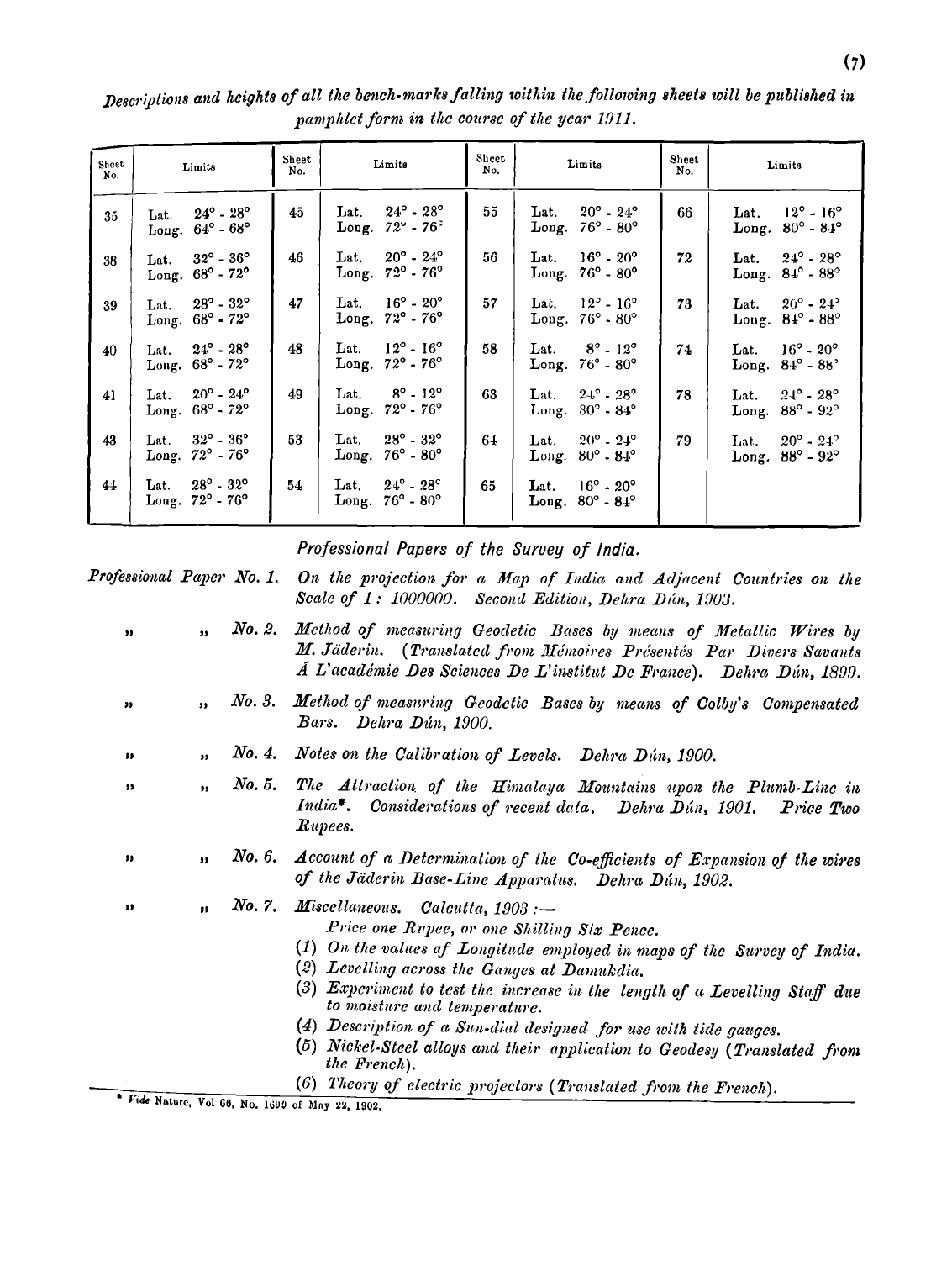**Professional Paper No. 8.** Experiments made to determine the Temperature Co-efficients of  $W_{\text{also}}$ Magnetographs. Calcutta, 1905. Price one Rupee or one Shilling six Pence.

No. 9. An Account of the Scientific work of the Survey of India and a Comparison of its progress with that of Foreign Surveys. Prepared for the use of the Survey Committee, 1905.\* Calcutta, 1905. Price one Rupee or one Shilling six Pence.

No. 10. The Pendulum operations in India, 1903 to 1907, by Major G.P. Lenox Conyng. ham, R.E. Dehra Dún, 1908. Price Two Rupees Eight Annas.

Hand-books for the use of Surveyors.

Hand-book of General Instructions for the Survey of India Department. Third Edition. Calcutta, 1907. Price Three Rupees or 4s. 6d.

Hand-book of Professional Instructions for the Trigonometrical Branch, Survey of India Depart. ment. Second Edition. Calcutta, 1902. Price Three Rupees.

Hand-book of Professional Instructions for the Topographical Branch, Survey of India. Third Edition. Calcutta 1905. Price Three Rupees.

Auxiliary Tables to facilitate the calculations of the Survey of India. Fourth Edition. Revised and extended. Dehra Dún, 1906. Price Two Rupees.

Special Publications on Scientific subjects.

**Report on the Explorations in Great Tibet and Mongolia made by**  $A - K$  **in 1879-82. Dehra** Dún, 1891.

Catalogue of 249 Stars for the epoch January 1, 1892, from observations by the Great Trigonometrical Survey of India. Dehra Dún, 1893. Price Two Rupees.

Report on the Recent Determination of the Longitude of Madras. Calcutta, 1897.

Report on the Trigonometrical Results of the Earthquake in Assam. Calcutta, 1898.

The Total Solar Eclipse, January 22nd, 1898. Dehra Dún, 1898.

(1) Report on the observations at Dumraon.

(2) Report on the observations at Pulgaon.

(3) Report on the observations at Sahdol.

Report on the Identification and Nomenclature of the Himalayan Peaks as seen from Kalmanda, Nepal.+ Calcutta, 1904.

A Sketch of the Geography and Geology of the Himalaya Mountains and Tibet by Colonel S. G. Burrard, R.E., F.R.S., Superintendent, Trigonometrical Surveys and Mr. H. H. Hayden, B.A. F.G.S., Superintendent, Geological Survey of India. Calcutta, 1907-08.

Price Rs. 2 per part.

١þ

J)

Part I.-The high Penks of Asia.

Part II.-The Principal Mountain ranges of Asia.

Part III.-The Rivers of the Himalaya and Tibet.

Part IV.-The Geology of the Himalaya.

<sup>\*</sup> Vide Nature Vol. 74, No. 1917 of July 26, 1906.

*<sup>†</sup> Vide* Nature Vol. 71, Nos. 1828 and 1830 of November 10th and 24th, 1904.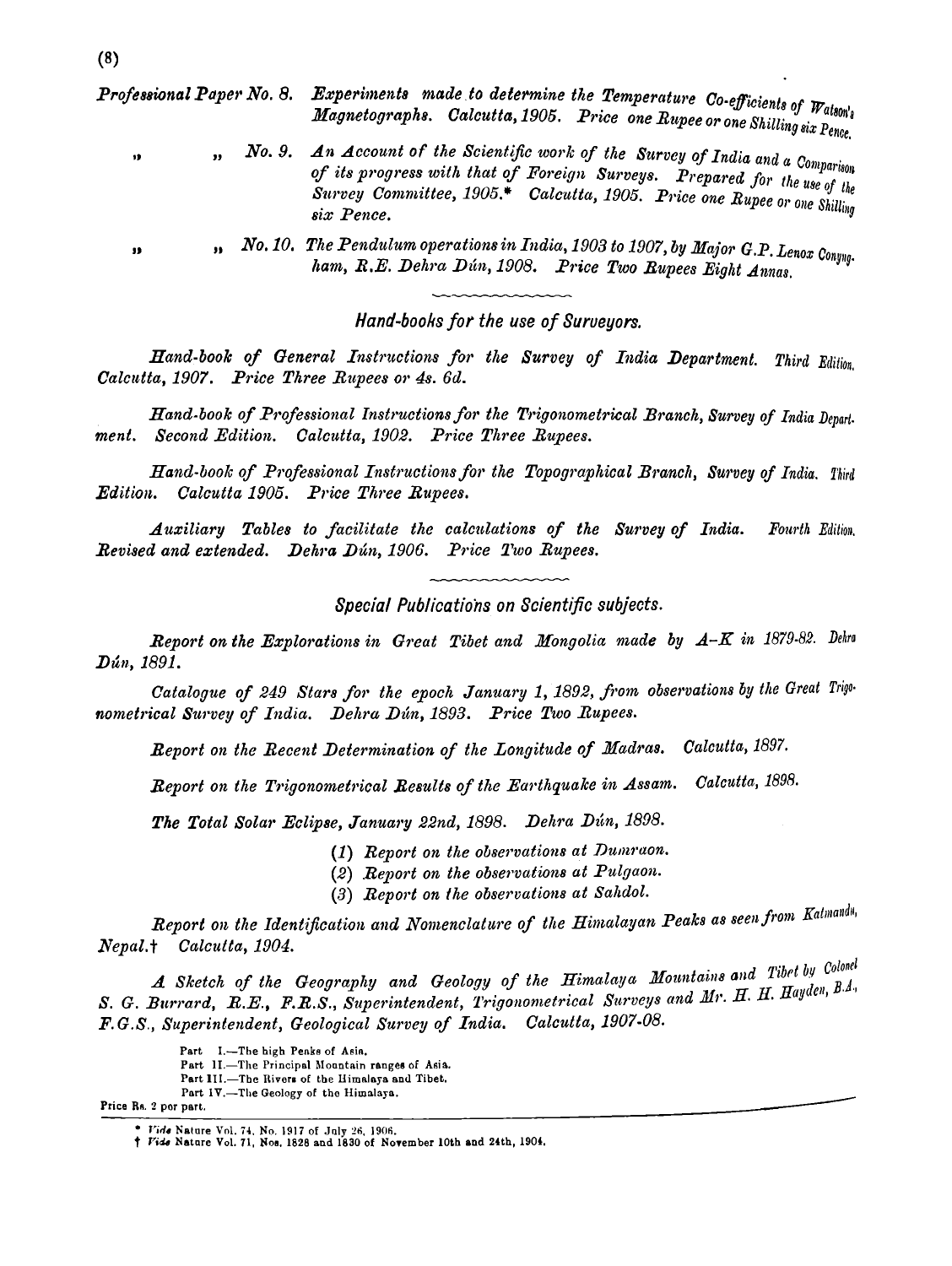**Genera/ Reports on The Operations of the Great Trigonometrical Suruey of lndia from 1881 to 1877. General Reports on the Operations of the Suruey of lndia from 1878 to 1009.** 

**Extracts from Narratiue Reports of the Suruey of lndia. Price Rs. 7-8 or Two Shillings and three pence.** 

*1900-01. Recent improveelents in Photo-Zincography.* **G.** *T. Triangulation, Vpper Burma. Latitude Operations, 1900-01. Experimental Base Measurenzent with Jaderin Apparatus. Magnetic Survey. Tidal and Levelling Report for 1900-01. Topography, Upper Burma. Calcutta, 1903.* 

*1901-02.* **G.** *T. Tt.iangulation, Upper But-ma. Latitude Operations, 1901-02. Magnetic Survey.*  Tidal and Levelling Report for 1901-02. Topography in Upper Burma. Topography in Sind. Topo*graphy in the Punjab. Calcutta, 1904.* 

*1902-03. Principal Triangulation, Upper Bzwma. Topography, Upper Burma. Topography,*  Shan States. Survey of the Sámbhar Lake. Latitude Operations. Tidal and Levelling Operations. *Magnetic Survey. Introduction of the Contract System of payment in Traverse Surveys. Traversing* with the Subtense Bar. Compilation and Reproduction of Thána maps. Calcutta, 1905.

1903-04. The Magnetic Survey of India. Pendulum Operations. Tidal and Levelling Opera*tions. Astronontical Azimuths. Utilisalion of old Traverse data for modern Surveys in the United*  Provinces of Agra and Oudh. Identification of Snow Peaks in Nepal. Topographical Surveys in Sind. *Notes on Town and Municipal Surveys. Notes on Riverain Surveys in the Punjab. Calcutta, 1906.* 

1904-05. The Magnetic Survey of India. Pendulum operations. Tidal and Levelling operations. Triangulation in Baluchistan. Survey operations with the Somaliland field force. Calcutta, 1907.

1905-06. The Magnetic Survey of India. Pendulum operations. Tidal and Levelling operations. *Extract from Narrative Report of No. 11 Party. Calcutta, 1908.* 

*1906-07. The Magnetic Survey of India. Pendulum operations. Tidal and Levelling opera*tions. Triangulation in Baluchistan. Astronomical Latitudes. Topographical Surveys in Karenni. *Extracts from the Narrative Report of No. 11 Party. Calcutta, 1909.* 

1907-08. The Magnetic Survey of India. Tidal and Levelling operations. Astronomical lati*fudes. Pendulum operations. Extracts from the Narrative Report of No. 11 Party. Calcutta, 1910.* 

Accounts of the progress of Indian Geodesy were submitted to the International Geodetic *Conferences that met at* 

> *Stuttgart in 1898,*  Paris in 1900. *Copenhagen in 1903, Buda Pesth in 1906.*  London and Cambridge in 1909,

and *were published in the reports of the Conferences.* 

*Accounts of the progrese* **of** *Geodesy and Geography* **in** *India were published* **in** *the Annual*   $R$ eports of the Board of Scientific Advice from 1905 to date.